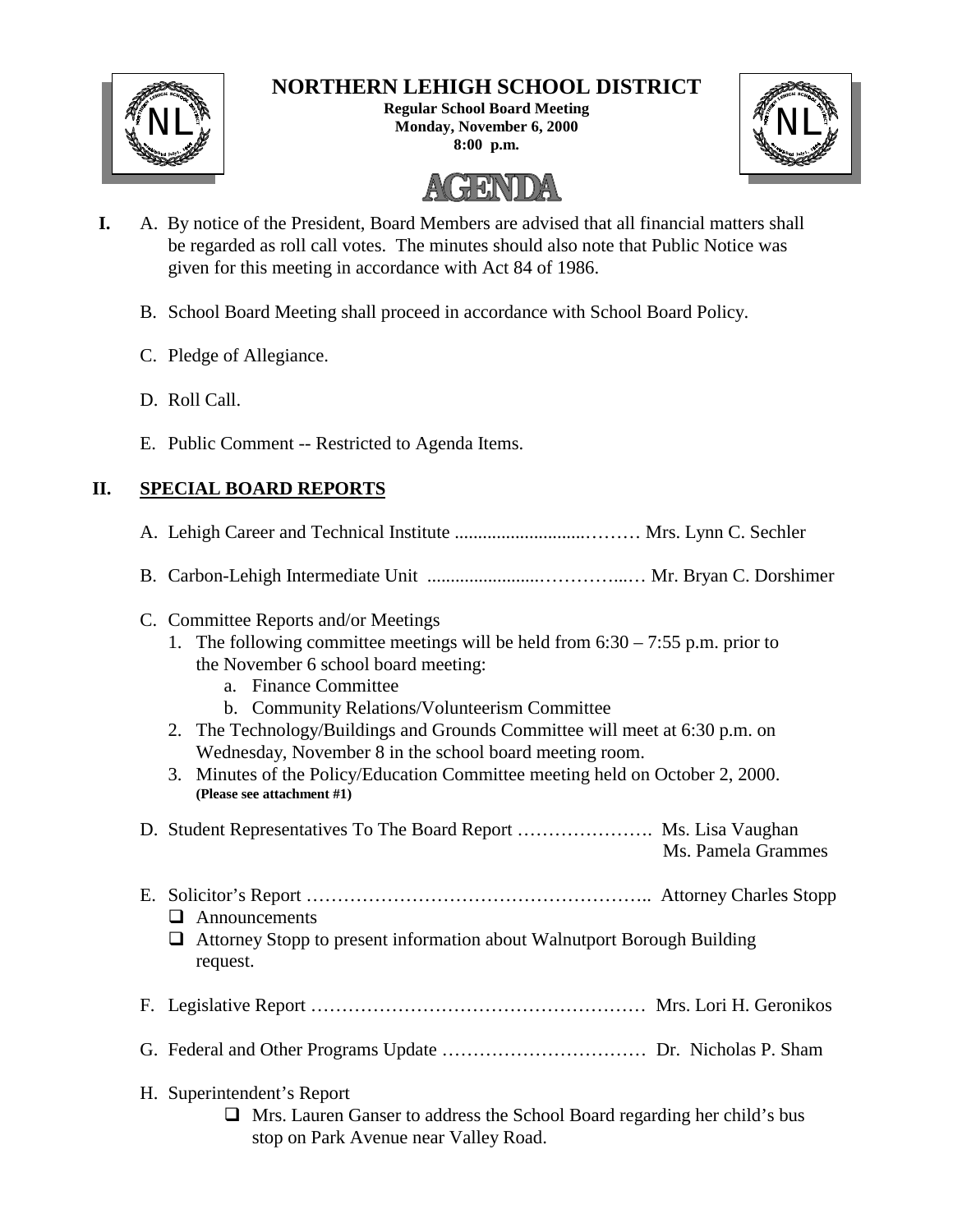- $\Box$  Meeting calendars for 2000 distribution of suggestion.
- $\Box$  Act 50 of 1998 Committee Report Mr. Dorshimer
- $\Box$  Set date for next Concerned Commonwealth Citizens Coalition meeting.
- $\Box$  Announce Lynne Fedorcha has received Lehigh University "Outstanding" Educator" award for 2000.
- ! Update on high school musical for 2000-2001. **(Please see attachment #2)**
- I. Executive Work Session

#### **III. PERSONNEL**

#### A. Nomination(s) for Appointment

1. Non-Instructional

| $a_{-}$ | Susan Bilheimer*       |                                                |
|---------|------------------------|------------------------------------------------|
|         | Assignment:            | Cook's Helper – Slatington Elementary School,  |
|         |                        | replacing Jayne Hamm.                          |
|         | Salary:                | \$7.25 Per Hour/5 1/2 Hours Per Day            |
|         | <b>Effective Date:</b> | November 7, 2000                               |
|         | b. Connie Smith*       |                                                |
|         | Assignment:            | Head Cook – Peters Elementary School,          |
|         |                        | replacing Tanya Marlatt.                       |
|         | Salary:                | \$11.73 Per Hour/5 $\frac{1}{2}$ Hours Per Day |
|         | <b>Effective Date:</b> | November 7, 2000                               |
|         |                        | $\sqrt{11}$ 11 $\sqrt{11}$ 1, 1                |

\*They shall serve a 60-day probationary period.

#### B. Substitutes

Employ the following substitute teacher for the 2000-2001 school year at the substitute teacher rates of \$70.00 for 1-10 non-consecutive days; \$80.00 for 11-20 non-consecutive days; and \$90.00 for 21+ non-consecutive days:

Marshelle George -- Elementary

#### C. Request for Child Rearing Leave of Absence

Approve the request of Kori Dibilio, third grade teacher at Slatington Elementary School, to take a Child Rearing Leave of Absence during the 2000-2001 school year. Beginning on or about February 12, 2001 she plans on utilizing her 16 ½ accumulated sick days and on or about noon on March 9, 2001she requests that she be placed on an unpaid leave for the remainder of the 2000-2001 school year. She plans to return to teaching for the 2001-2002 school year.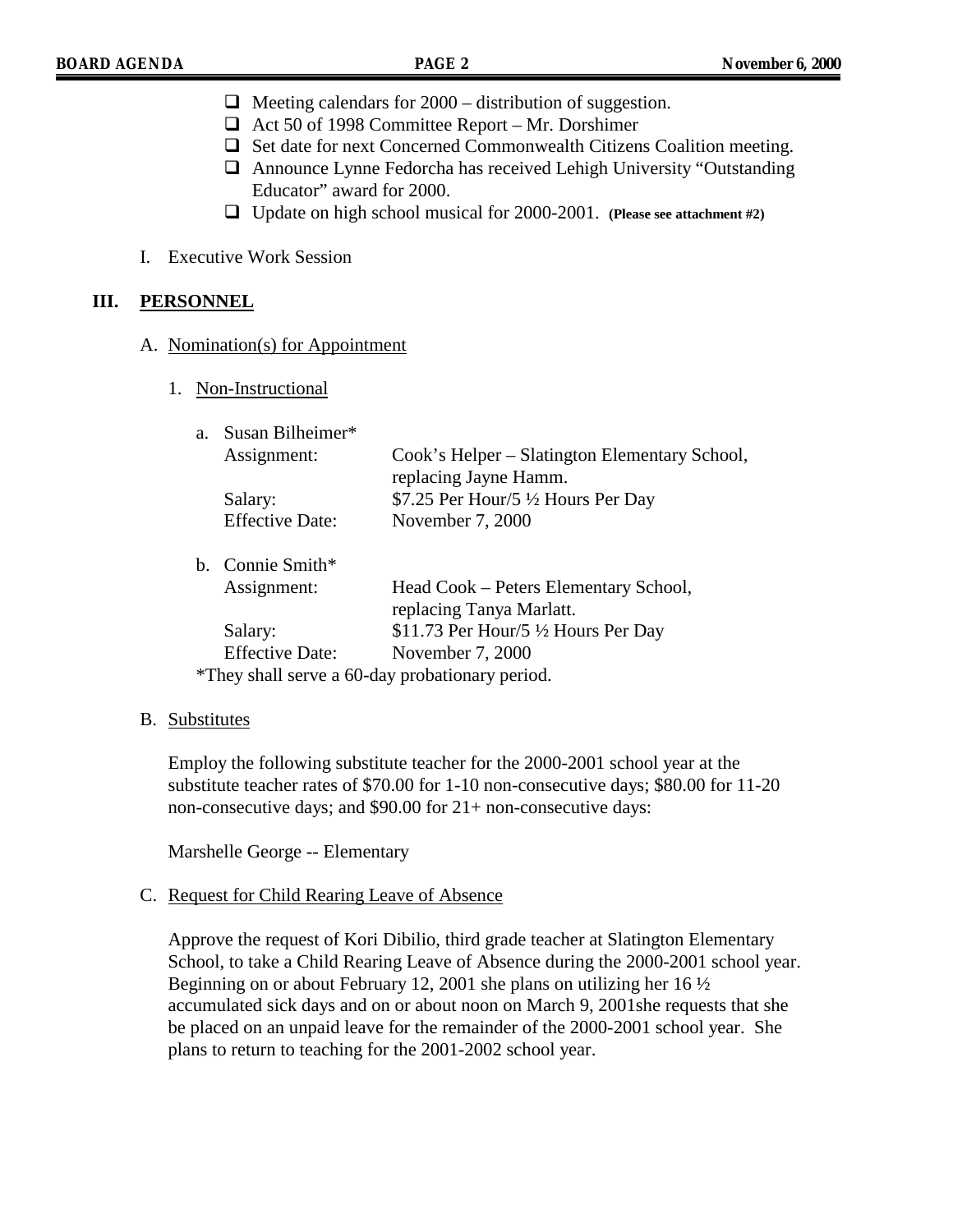#### D. Unpaid Volunteer Aides

Approve the following individuals as unpaid volunteer aides in the Slatington and Peters Elementary Schools for the 2000-2001 school year:

| Christine Afflerbach* | Paula Seiler                        |
|-----------------------|-------------------------------------|
| Cheryl Babinchak      | Angela Shoemaker*                   |
| Robin Blocker*        | Beth Skurkay*                       |
| Sharon Boyesen*       | Barbara Stankovic                   |
| Janet Brunner*        | <b>Audrey Steigerwalt</b>           |
| <b>Sherry Condit</b>  | Ann Stoss*                          |
| Katherine Danish*     | Andrea Thomson                      |
| <b>Ruth Davies</b>    | Merryann Uetz                       |
| Mary Beth Dellecker*  | Patricia Vetashick (Works At Home)  |
| Rita Erschen          | Betty Ann Vogel                     |
| Mary-Beth Fatzinger   | Nancy Wagner                        |
| Melissa Fliszar*      | Dawn Wehr                           |
| Sharon Haberern*      | Jane Weiland*                       |
| Crystal Horvath       | <b>Ashley Wertman</b>               |
| Diane Krause*         | Pamela Williams                     |
| Michelle McCarrol     | Debra Campbell*                     |
| Donna Meixsell        |                                     |
| Robyn Pristash        | *Pending Verification of Clearances |
| LouAnn Reppert        |                                     |

#### E. Unpaid Volunteer Coach

Approve Kevin Fenstermaker as an unpaid volunteer coach for the 2000-2001 wrestling season, pending verification of clearances.

# **IV. POLICY**

#### A. Conferences Authorized and Approved By Board

- 1. Approve the request of Marjorie Hennet, school psychologist, to attend a Community Service Foundation training program entitled SaferSanerSchools on November 10, 2000 in Doylestown, PA. This conference will deal with effective strategies for responding to difficult students. Expenses include \$89.00 for registration, \$30.00 for travel, for a total cost of \$119.00 and will be paid for by IDEA funds.
- 2. Approve the request of Elizabeth Vasquez, special education teacher at Peters Elementary School, to attend a Bureau of Education & Research conference in Allentown on November 17, 2000. Expenses include \$139.00 for registration plus the cost of a substitute teacher for one day and will be paid for by IDEA funds.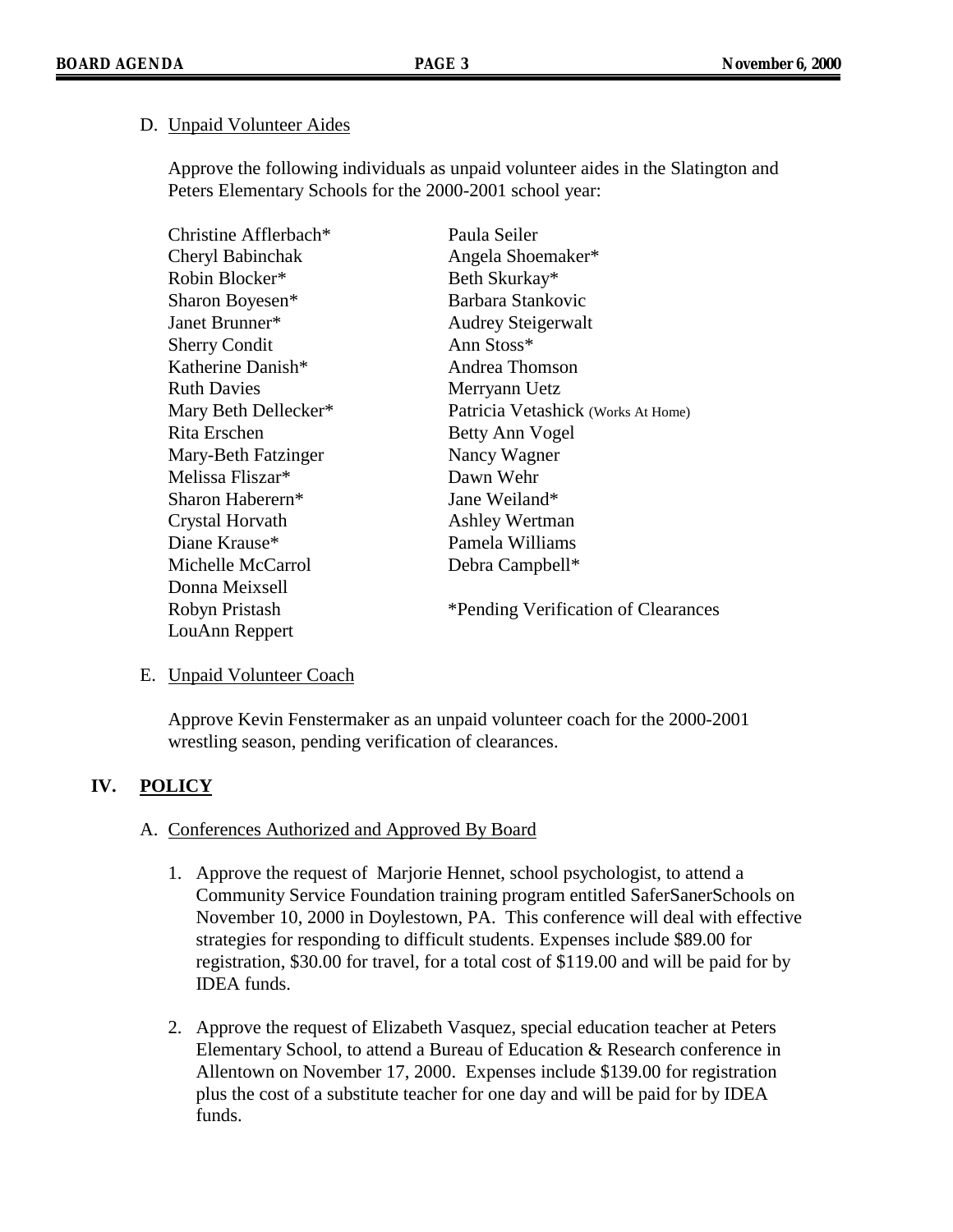- 3. Approve the request of Christine Koder, Slatington Elementary special education teacher, to attend a seminar sponsored by Appelbaum Training Institute in Allentown on December 5, 2000. This seminar is designed to teach techniques and strategies for dealing with difficult and challenging students. Expenses include \$139.00 for registration, \$3.00 for travel for a total cost of \$172.00 plus the cost of a substitute teacher for the day and will be paid for through IDEA funds.
- 4. Approve the request of Cindy Grammes, Peters Elementary first grade teacher, to attend a conference sponsored by Teacher Created Materials in Allentown on November 8, 2000. Expenses include \$129.00 for registration plus the cost of a substitute teacher for the day and will be paid for through Curriculum and Instruction funds.
- 5. Approve the request of Regina Freeburn, Slatington Elementary School nurse, Laurie Newman, Slatington Elementary School Instructional Support Teacher, and Ann Bernard, Slatington Elementary School guidance counselor, to attend a Project Care conference in Bethlehem, PA from November 14 – 17, 2000. Expenses for this conference include \$200.00 per person for registration for a total cost of \$600.00.
- 6. Approve the request of Karen Nicholas to attend a conference sponsored by Carbon Lehigh Intermediate Unit 21 entitled "Creating A New Culture of Teaching and Learning" on October 19, 2000. Expenses include \$175.00 for registration and will be paid for with Curriculum and Instruction funds.

#### B. Hepatitis B Pilot Program

Authorize the administration to participate in a pilot program, sponsored by the Partnership for Community Health of the Lehigh Valley to provide a full series of Hepatitis B immunizations, at no cost to the school district or the parents, to participating fourth, fifth, sixth, and seventh grade students during the 2000-2001 school year. Tentative inoculation dates are December 6, 2000, February 14, 2001, and April 18, 2001.

#### C. Permission to Close Accounts

Grant permission to the senior high to close the following accounts:

- 1. "Stadium Vending Machines/Weight Lifting Club" account. This account is part of the Northern Lehigh High School Activities Fund and the money remaining in this account should be turned over to the Northern Lehigh School District General Fund (High School Vending Machines).
- 2. "Ski Club" account. There has been no activity in this club since the winter of the 1996-1997 school year. It is recommended that the money in this account be transferred to the "Student Council" account so that would benefit the entire student body.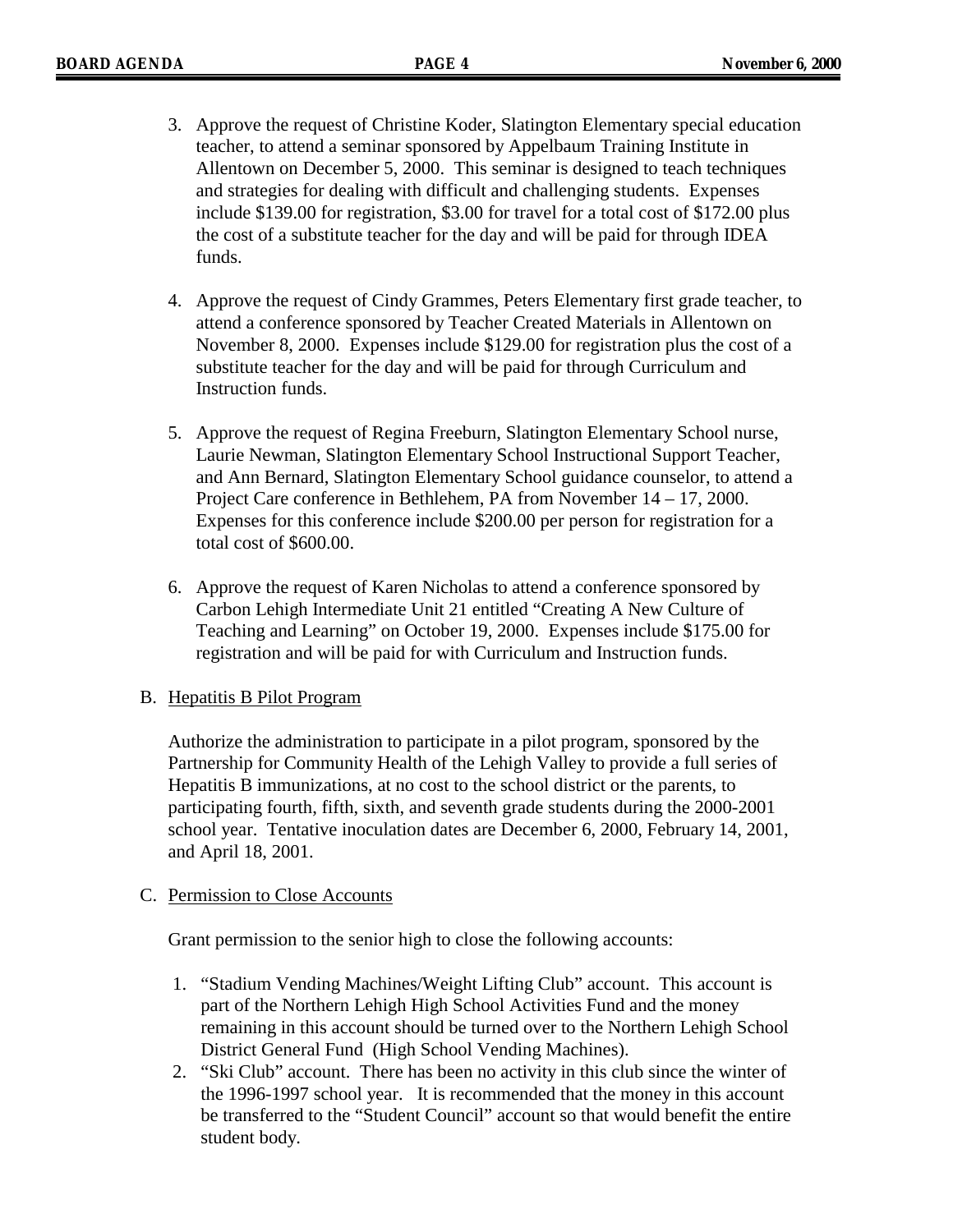#### D. Homebound Instruction

- 1. The homebound instruction program is provided to children of school age who cannot attend. Evaluation is done by a certified physician. Grant homebound instruction to an  $11<sup>th</sup>$  grade student, Student No. 02-67800, for five hours per week from October 23, 2000 to April 1, 2001.
- 2. Approve to enter into an agreement with Somerset Medical Center in Sommerville,NJ to provide homebound instruction for a student who resides in our district, for five hours per week (non-classified student) and ten hours per week (classified student) at a rate of \$35.00 per hour, for approximately two weeks, effective October 23, 2000. **(Please see attachment #3)**

## **V. CURRICULUM AND INSTRUCTION**

A. Approve to have school staff provide Adult Education Classes at Northern Lehigh School District for two hours per night on November 21 and November 28, 2000 and again in February 2001. The course offered will be "Introduction To The Internet". There is no cost to Northern Lehigh School District residents. Cost for non-residents wishing to participate is \$30.00.

## **VI. OLD BUSINESS**

**VII. NEW BUSINESS**

# **VIII. FINANCIAL**

A. Resolution For Sale Of Old And Unused School District Property

**RESOLVE ……** that the Northern Lehigh School District School Board authorizes its superintendent authority to manage a sale of old and unused school district property. Such sale is to be conducted in public by a licensed auctioneer on an open bidding process with requirements for prompt removal from the school district and all pick up or shipping costs to be borne by the buyer. No such goods may be sold to a School Board member or employee of Northern Lehigh School District or members of their immediate family or a business with which they or a member of their immediate family is associated. Also, various other rules and regulations as may be established by the auctioneer shall prevail.

- B. Approve the Arthurs Lestrange Cash management Portfolio Summary for the month of September 2000. **(Please see attachment #4)**
- C. Approve the Northern Lehigh Junior High School Student Activity Account Statement for the month of September 2000. **(Please see attachment #5)**
- D. Approve the Northern Lehigh Senior High School Student Activity Account Statement for the month of September 2000. **(Please see attachment #6)**